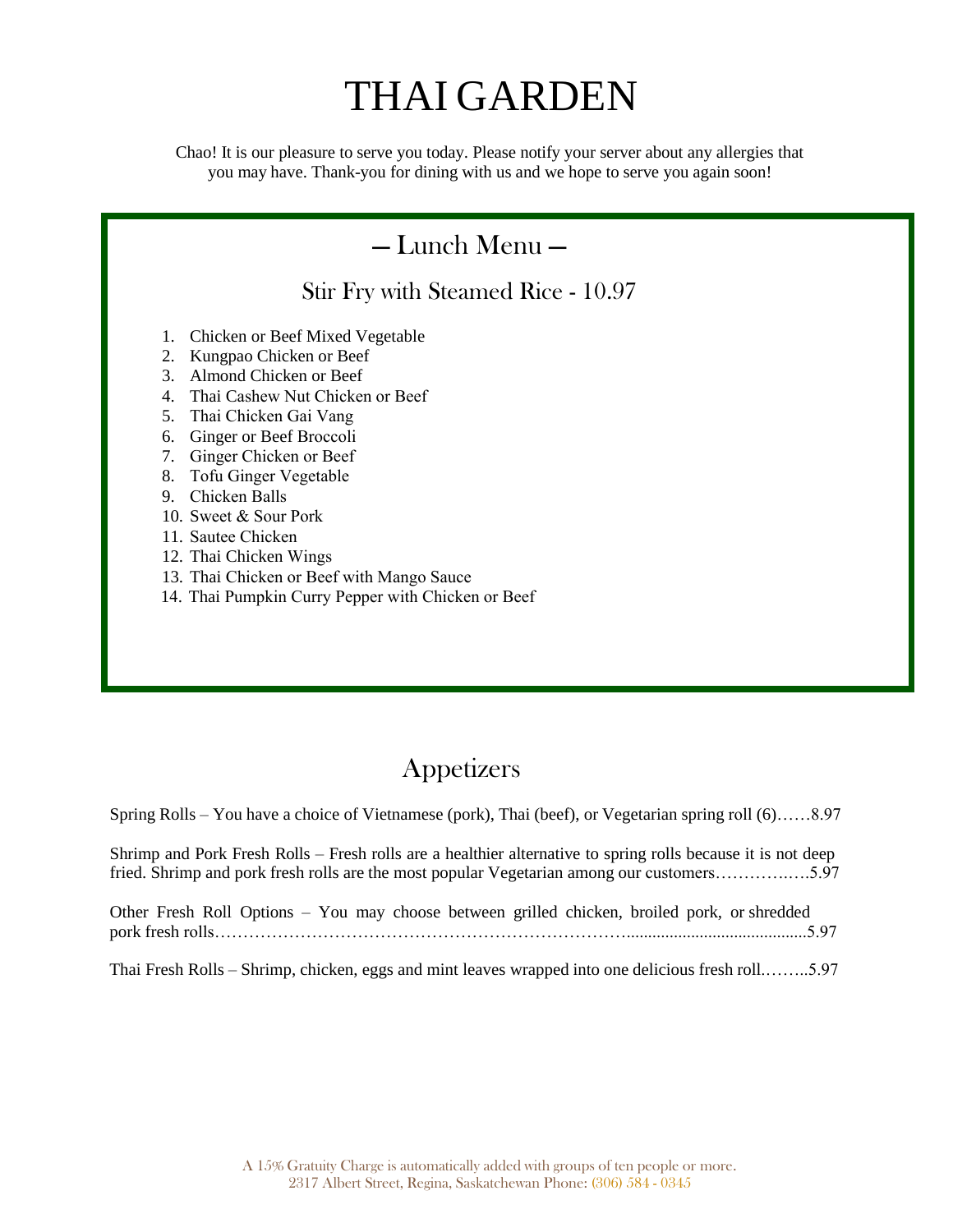# Appetizers Continued

| Deep Fried Wonton – Fried pork dumplings served with a side of spicy Thai sauce10.97          |  |
|-----------------------------------------------------------------------------------------------|--|
| Deep Fried Chicken Wings – Battered chicken wings served with a side of spicy Thai sauce11.97 |  |
|                                                                                               |  |

# Beverage Menu

| Soft Drinks – Coke, Pepsi, Diet Coke, Diet Pepsi, Root Beer, Ice Tea, Sprite2.10                       |                                         |
|--------------------------------------------------------------------------------------------------------|-----------------------------------------|
| Vietnamese Iced Coffee – The Vietnamese iced coffee is a delicious blend of coffee and condensed milk, |                                         |
|                                                                                                        |                                         |
|                                                                                                        |                                         |
| House Wine – Glass of Wine – $4.75$                                                                    | Half Liter $-15.95$ Full Liter $-29.98$ |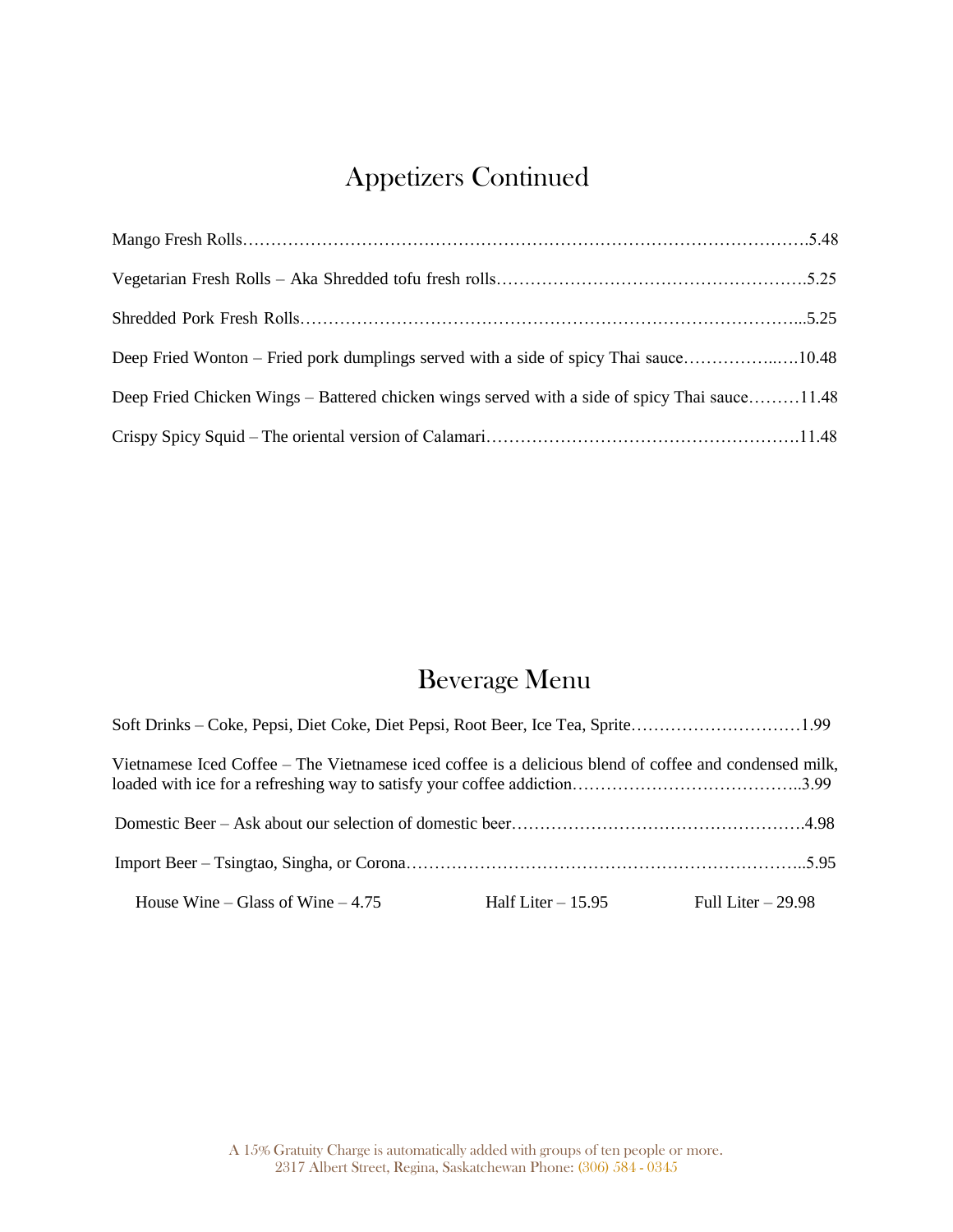# Soups

| 10. Wor Wonton Soup $-$ Full Order $-$ 12.97                                                                                                                                                                         | Half Order $-10.97$ |
|----------------------------------------------------------------------------------------------------------------------------------------------------------------------------------------------------------------------|---------------------|
| 11. Thai Hot and Sour Chicken or Tofu Soup – This soup comes with assorted vegetables and a side of                                                                                                                  |                     |
| 12. Pumpkin Chicken or Tofu - If you like the taste of pumpkin, then you will like this soup! The soup is<br>made from fresh pumpkins and is served with assorted vegetables and a side of steamed rice              |                     |
| 11. Thai Coconut Chicken or Tofu Soup – Served with assorted vegetables and a side of rice vermicelli                                                                                                                |                     |
|                                                                                                                                                                                                                      |                     |
|                                                                                                                                                                                                                      |                     |
| Rice Vermicelli Bowls - Topped with peanuts.                                                                                                                                                                         |                     |
| 16. Three Meats Bowl – Rice vermicelli served with broiled beef, chicken and shrimp13.97                                                                                                                             |                     |
| 17. Broiled Pork, Chicken or Beef Bowl - Served with rice vermicelli and                                                                                                                                             |                     |
| 18. Spring Roll Bowl – Choose between Vietnamese or Vegetarian spring rolls11.97                                                                                                                                     |                     |
| 19. Lemongrass Chicken or Beef Bowl - Served with rice vermicelli and Vietnamese spring rolls                                                                                                                        |                     |
| 20. Shredded Pork Bowl – Served with rice vermicelli and Vietnamese spring rolls11.97                                                                                                                                |                     |
| 21. Lemongrass Wheat Gluten or tofu Bowl - Served with rice vermicelli and                                                                                                                                           |                     |
| 22. Shredded Tofu Bowl – Served with rice vermicelli and vegetarian spring rolls11.97                                                                                                                                |                     |
| Sizzling Hot Plates - Any of our hot plates are good options if you want to impress your guests!                                                                                                                     |                     |
| 23. Chicken or Beef Hot Plate – This dish comes sizzling to your table. It is served with a variety of<br>vegetables and a side of steam rice. Choose your choice of sauce: Mango, tamarind, black bean, peach sauce |                     |
| 24. Seafood Hot Plate – Comes with shrimps, mussels, scallops and squid. Choose your choice of sauce:                                                                                                                |                     |
|                                                                                                                                                                                                                      |                     |

A 15% Gratuity Charge is automatically added with groups of ten people or more. 2317 Albert Street, Regina, Saskatchewan Phone: (306) 584 - 0345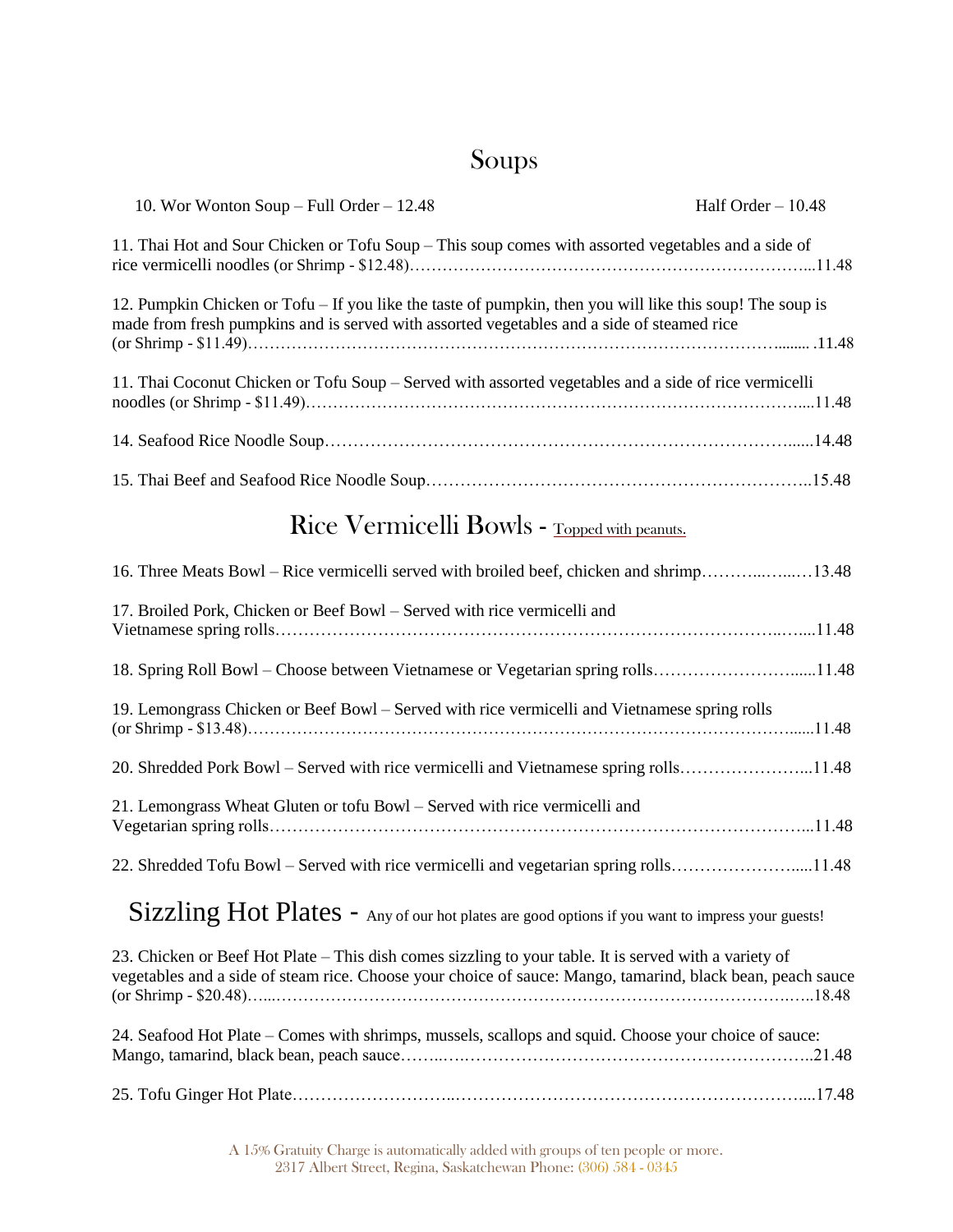# Fried Rice

| 27. Chicken, Beef, BBQ Pork, or Tofu Fried Rice (Shrimp 13.48) |  |
|----------------------------------------------------------------|--|
|                                                                |  |
|                                                                |  |
|                                                                |  |
|                                                                |  |
|                                                                |  |

# Cantonese Style Chow Mein or Low Mein

### Our Chinese Menu - Served with a Side of Steamed Rice

| 37. Sweet & Sour Chicken Balls – Battered chicken balls served with a side of                                                                    |
|--------------------------------------------------------------------------------------------------------------------------------------------------|
| 38. Dry Garlic Ribs – Deep fried pork riblets sprinkled with garlic powder12.97                                                                  |
|                                                                                                                                                  |
| 40. Spicy Pineapple Sweet and Sour Spare Ribs – Pork riblets stir-fried with peppers, onions, pineapples                                         |
|                                                                                                                                                  |
| 42. Lemon Chicken -- Battered chicken breast served with lemon sauce on the side13.97                                                            |
| 43. Szechuan Chicken or Beef – Battered chicken or beef stir-fried with assorted vegetables13.97<br>Or Shrimp $-$ \$15.98 Or Seafood $-$ \$18.48 |
| Or Shrimp - \$15.97 Or Seafood - \$18.97                                                                                                         |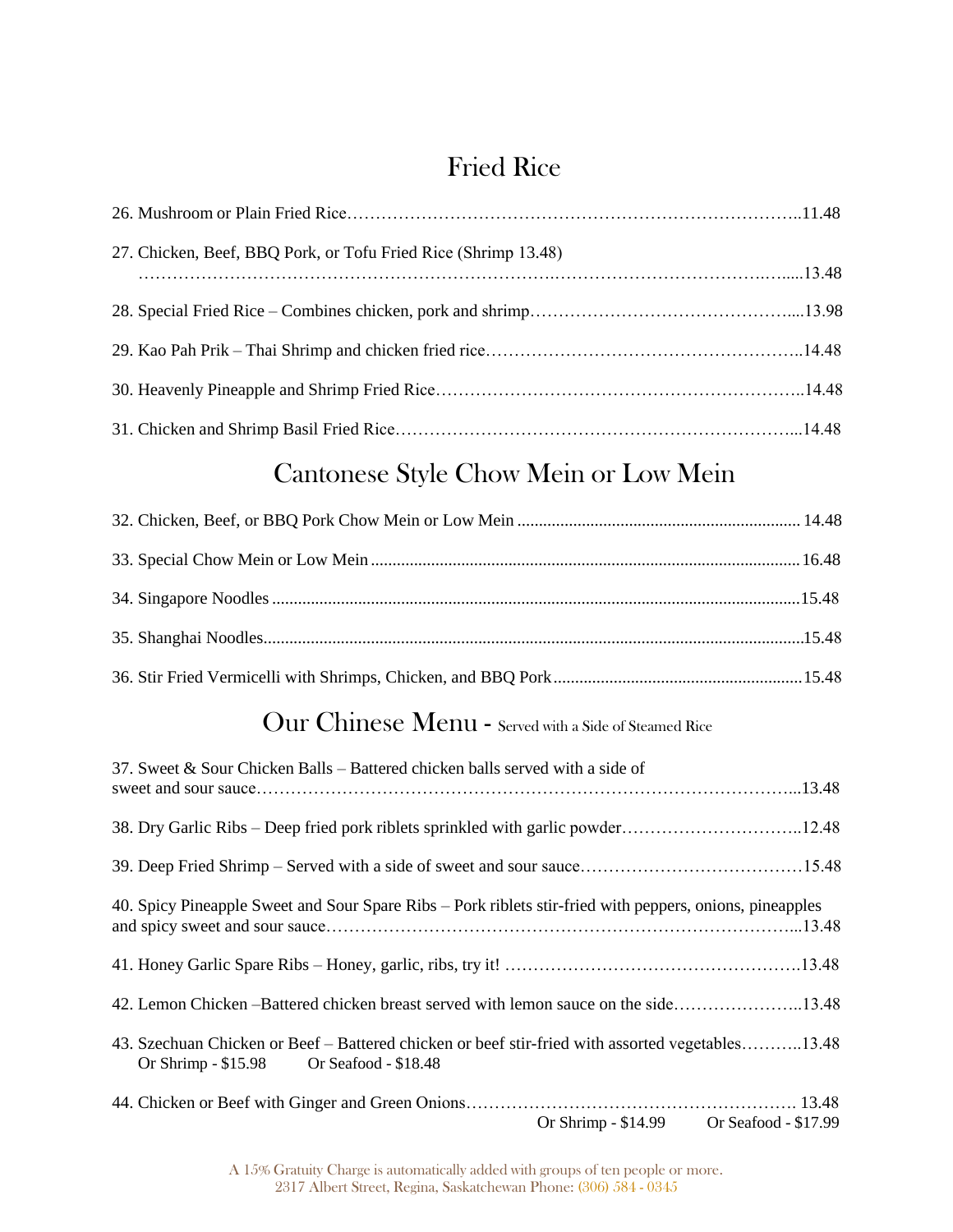|                                                                                                              | Or Shrimp - \$15.97 Or Seafood - \$18.97 |
|--------------------------------------------------------------------------------------------------------------|------------------------------------------|
| 46. Stir-Fried Curry Chicken or Beef with Peppers and Onions - Your choice of chicken or beef stir-fried     |                                          |
|                                                                                                              |                                          |
|                                                                                                              | Or Shrimp - \$15.97 Or Seafood - \$18.97 |
|                                                                                                              |                                          |
|                                                                                                              | Or Shrimp - \$15.97 Or Seafood - \$18.97 |
|                                                                                                              |                                          |
|                                                                                                              | Or Shrimp - \$15.97 Or Seafood - \$18.97 |
| 49. Chicken orBeef Sate Sauce-Spicy sate sauce! Served with lots of vegetables13.97                          |                                          |
|                                                                                                              | Or Shrimp - \$15.97 Or Seafood - \$18.97 |
| 51. Spicy Lemongrass Chicken or Beef – Served with onions and peppers13.97                                   |                                          |
|                                                                                                              | Or Shrimp - \$15.97 Or Seafood - \$18.97 |
|                                                                                                              |                                          |
|                                                                                                              |                                          |
|                                                                                                              | Or Shrimp - \$15.97 Or Seafood - \$18.97 |
|                                                                                                              |                                          |
|                                                                                                              | Or Shrimp - \$15.97 Or Seafood - \$18.97 |
|                                                                                                              |                                          |
|                                                                                                              | Or Shrimp - \$15.97 Or Seafood - \$18.97 |
|                                                                                                              |                                          |
|                                                                                                              | Or Seafood - \$18.97                     |
| 56. Seafood in Spicy Tomato Sauce – Stir-fried with fresh tomatoes and vegetables18.97                       |                                          |
|                                                                                                              |                                          |
| Our Thai Menu - Served with a Side of Steamed Rice.                                                          |                                          |
| 57. Thai Szechuan Chicken, Beef, or Pork – Battered chicken, beef, or pork stir-fried with spicy, sweet $\&$ |                                          |
|                                                                                                              |                                          |
| 58. Thai Sweet and Sour Chicken, Beef, or Pork – Stir-fried with fresh tomatoes and spicy sweet & sour       |                                          |
|                                                                                                              |                                          |
|                                                                                                              |                                          |
|                                                                                                              | Or Shrimp - \$15.97                      |
| 61. Thai Pah Prik King Chicken, Beef, or Pork – It is served with lots of green beans, zucchini and other    |                                          |
|                                                                                                              |                                          |
|                                                                                                              | Or Shrimp - \$15.97                      |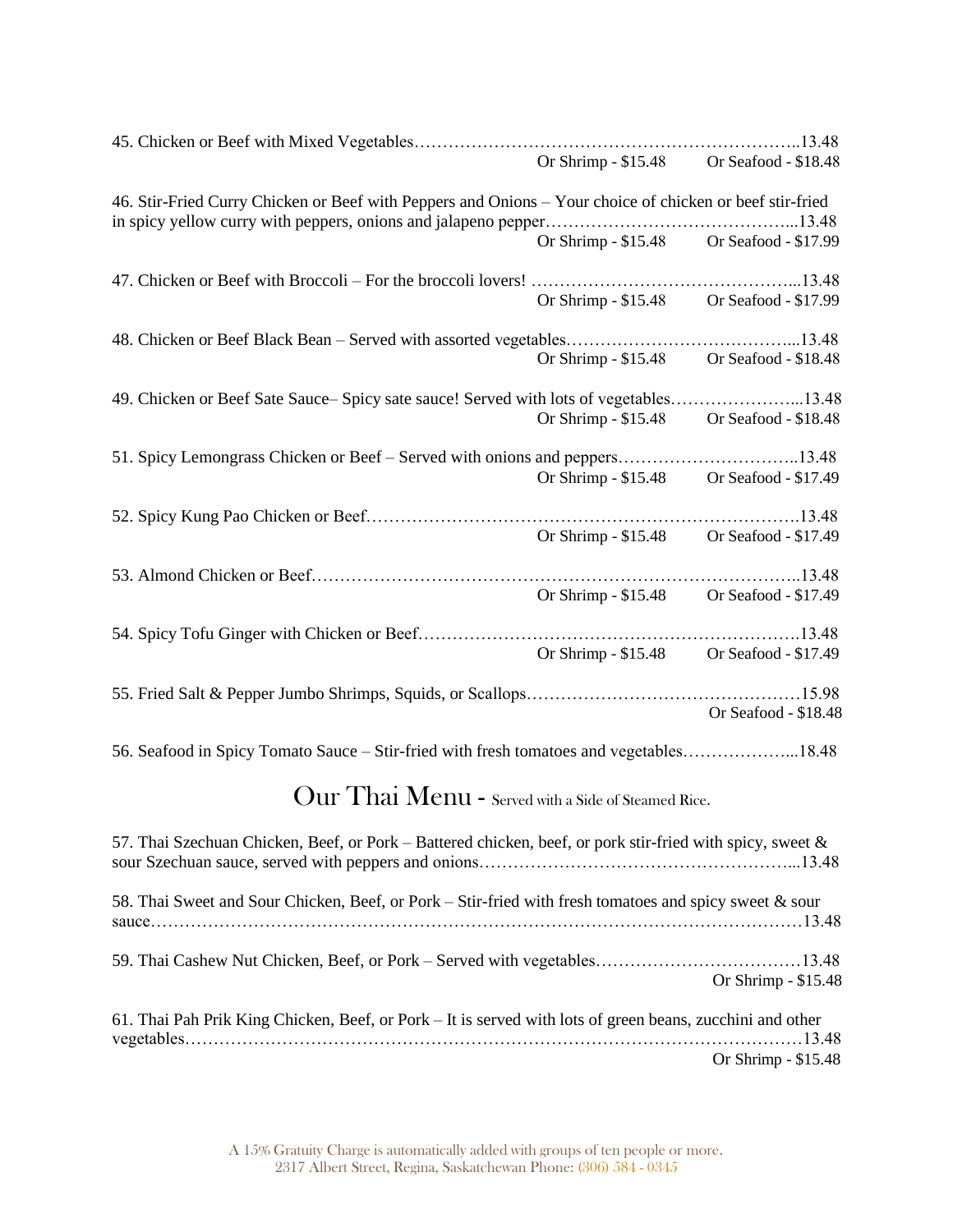| 62. Thai Nam Man Hoi Chicken or Beef - Chicken or Beef stir-fried in a spicy Nam Man Hoi sauce                           |
|--------------------------------------------------------------------------------------------------------------------------|
| Or Shrimp - \$15.97                                                                                                      |
|                                                                                                                          |
| 64. Pah Thai Chicken, Beef, or Tofu – Rice Noodles stir-fried with assorted vegetables and garnished                     |
| Or Shrimp - \$15.97                                                                                                      |
| 65. Thai Garlic Chicken or Beef in Peanut Sauce – Served with assorted vegetables and garnished with                     |
| 66. Thai Garlic Chicken or Beef Divine - Your choice of chicken or beef served in a spicy, fish sauce and                |
| 67. Thai Ginger Pork – Pork stir-fried with ginger, green beans, bamboo shoots, mushrooms, and peppers                   |
| 68. Beef with Pineapples and Peppers – Beef stir-fried in a spicy oyster sauce with pineapples and                       |
| 69. Beef or Chicken with Basil Chili and Green Beans – The sauce is made with fresh basil leaves and                     |
| 70. Cashew Nut Chicken or Beef in a Bowl - Spicy Cashew Nut chicken stir-fried with vegetables,                          |
|                                                                                                                          |
| Or Shrimp - \$15.97                                                                                                      |
| 73. Yellow Curry Chicken - Served with sweet potatoes and other vegetables14.97<br>Or Shrimp - \$15.97                   |
| 74. Thai Green Curry Chicken or Pork – Served with assorted vegetables14.97<br>Or Shrimp - \$14.97                       |
| 75. Kareng Musman Beef or Chicken - Your choice of beef or chicken served with red curry and                             |
| 76. Thai Spicy Mango Chicken or Beef - Served with fresh, diced mangoes and other vegetables13.97<br>Or Shrimp - \$15.48 |
| 77. Thai Spicy Chicken or Beef in Peach Sauce – Served with vegetables13.97<br>Or Shrimp - \$15.97                       |
|                                                                                                                          |
|                                                                                                                          |

A 15% Gratuity Charge is automatically added with groups of ten people or more. 2317 Albert Street, Regina, Saskatchewan Phone: (306) 584 - 0345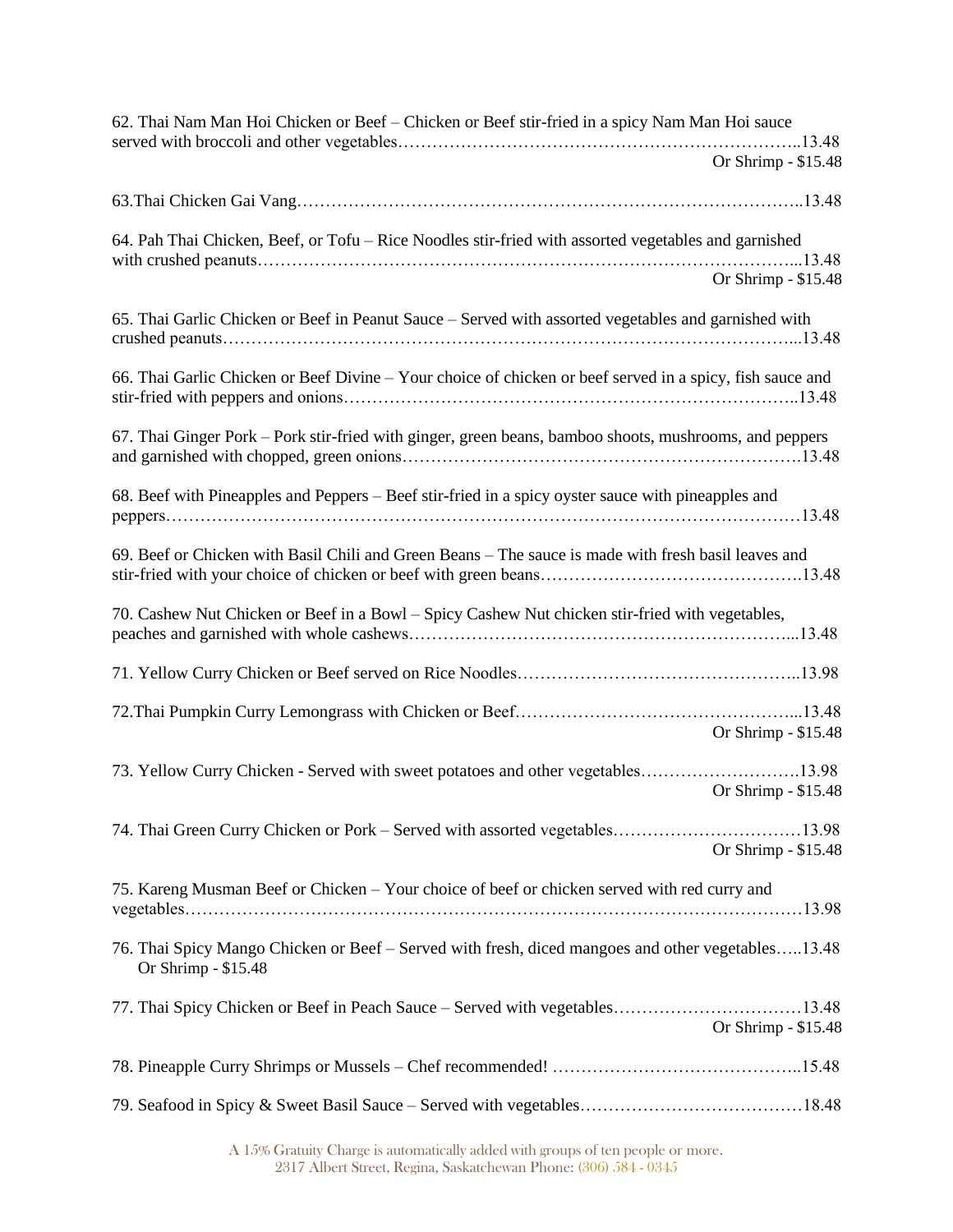81. Ginger Chicken or Beef – Battered chicken or beef with sweet and sour sauce and lots of ginger, served with peppers and onions………………………………………………………………………..13.97

### — Hot Pot Menu —

Our hot pot menu allows you to cook meats, vegetables and seafood at your table. All of our hot pots you are served with a side vermicelli noodles.

82. **Vietnamese Ta Pi Lu** - You are provided with a platter of raw mussels, shrimp, scallops, squids, beef and vegetables to cook in a pot of Vietnamese soup at your own table.

Small - \$67.97 Large - \$67.97

### Dinner For One - \$13.97 - Served with a side of Wonton Soup

- **Combo A** Spring Roll, Dry Garlic Ribs, Chicken Fried Rice - Chicken or Beef Mixed Vegetables
- **Combo B** Spring Roll, Chicken Balls, Chicken Fried Rice - Almond Chicken or Beef
- **Combo C** Spring Roll, Deep Fried Shrimps, Chicken Fried Rice - Kungpao Chicken
- **Combo D** Spring Roll, Chicken Balls, Chicken Fried Rice - Ginger Chicken or Beef
- **Combo E** Spring Roll, Chicken Balls, Deep Fried Shrimps, Chicken Fried Rice
- **Combo F** Spring Roll, Chicken Balls, Chicken Fried Rice - Thai Cashew Nut Chicken
- **Combo G** Spring Roll, Lemon Chicken, Chicken Fried Rice - Thai Sweet and Sour Pork

**Combo H** – Vegetable Fresh Roll, Tofu Ginger Vegetable, Steamed Rice

Vietnamese Combinations - \$16.97 - Served with Rice Vermicelli Noodles

**Vietnamese Combo #1** – Served with broiled pork, grilled chicken, and stir- fried lemongrass Shrimps and a choice of two spring rolls or two fresh rolls

**Vietnamese Combo #2** – Served with broiled pork, grilled chicken, and grilled beef and a choice of two spring rolls or two fresh rolls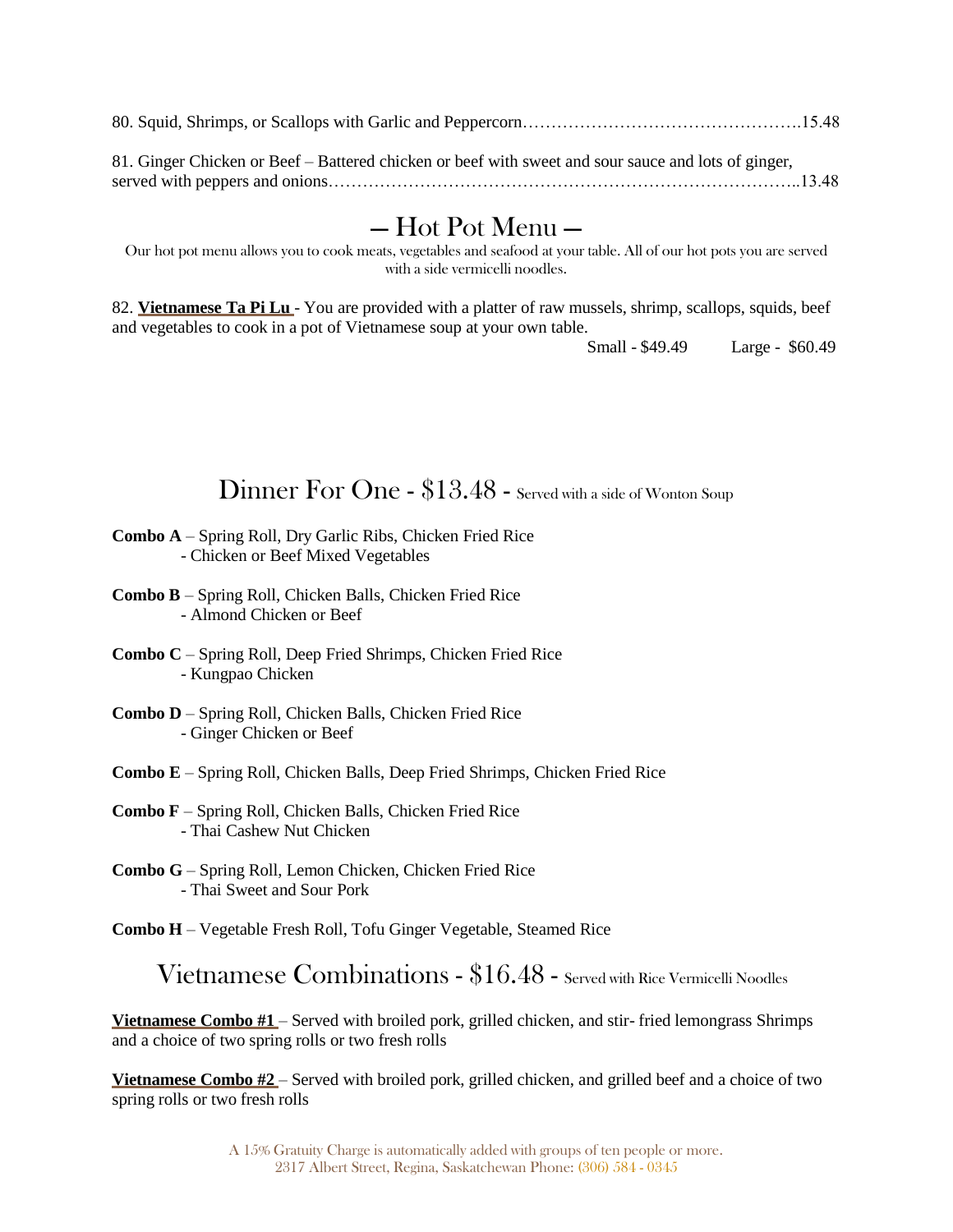# Family Combinations - Served with a side of Wonton

#### Soup **Dinner For Two - \$28.97**

- Two Spring Rolls or Two Fresh Rolls
- Chicken Balls, Dry Garlic Ribs
- Chicken Fried Rice
- Chicken or Beef Mixed Vegetables

#### **Dinner For Three - \$39.97**

- Three Spring Rolls or Three Fresh Rolls
- Chicken Balls
- Chicken Fried Rice
- Ginger Beef
- Almond Chicken or Beef

#### **Dinner For Four- \$49.97**

- Four Spring Rolls or Four Fresh Rolls
- Chicken Balls, Chicken Wings,
- Chicken Fried Rice
- Chicken Chow Mein
- Ginger Beef
- Thai Cashew Nut Chicken or Beef

#### **Dinner For Five - \$67.97**

- Five Spring Rolls or Five Fresh Rolls
- Chicken Balls, Chicken Wings, Dry Ribs,
- Special Fried Rice
- Beef Chow Mein
- Ginger Beef
- Thai Cashew Nut Chicken or Beef

#### **Dinner For Six - \$77.97**

- Six Spring Rolls or Six Fresh Rolls
- Chicken Balls
- Deep Fried Shrimp
- Special Fried Rice
- Thai Sweet & Sour Pork- Ginger Beef
- Chicken Chow Mein
- Thai Cashew Nut Chicken or Beef

#### **Dinner For Eight - \$97.97**

- Eight Spring Rolls or Eight Fresh Rolls
- Chicken Balls, Chicken Wings
- Deep Fried Shrimp
- Special Fried Rice
- Lemon Chicken
- Honey Ribs
- Ginger Beef
- Beef Mixed Vegetables
- Special Chow Mein
- Thai Cashew Nut Chicken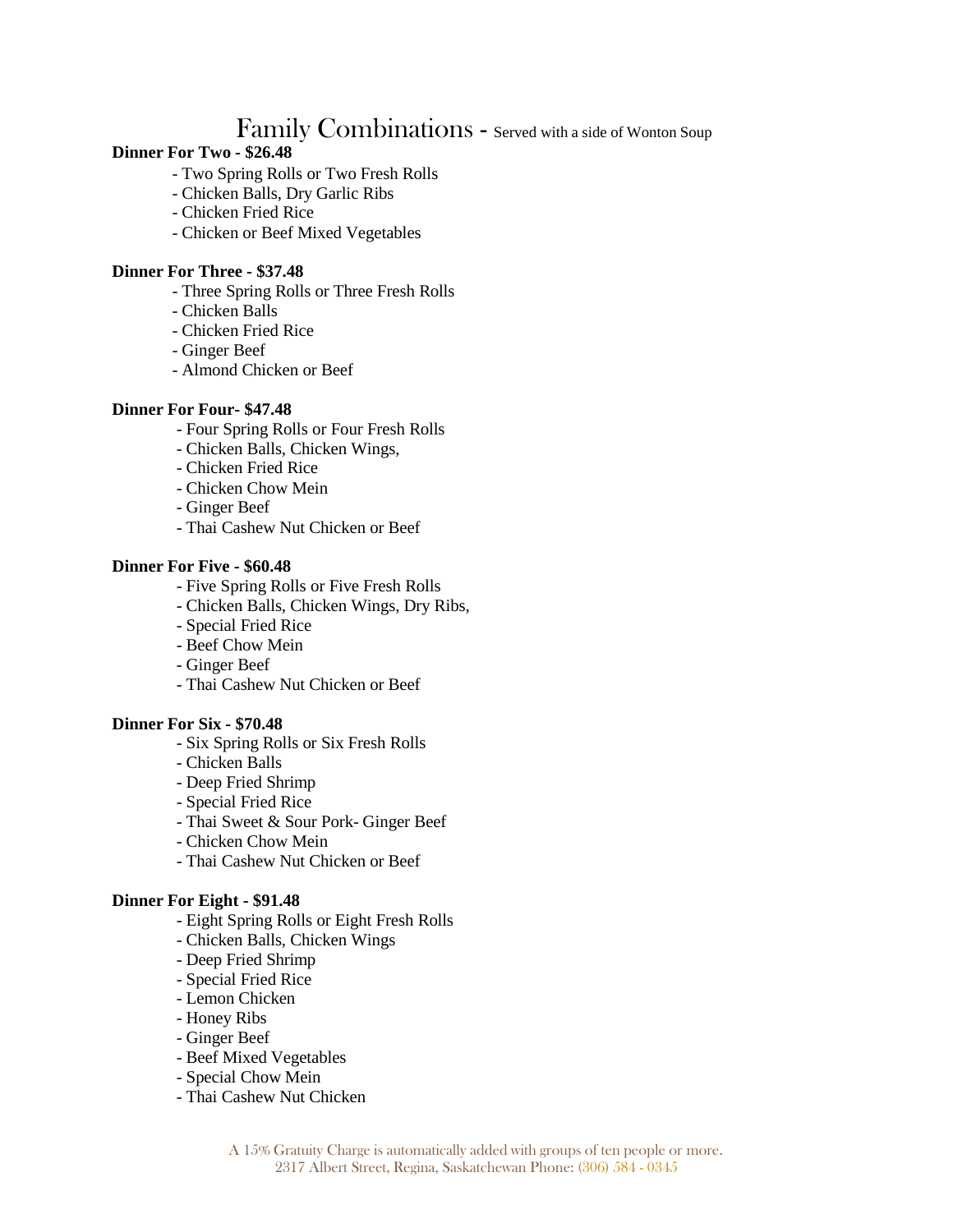# Vietnamese Pho - Vietnamese Beef Rice Noodle Soup

| 84. Pho Tai – Vietnamese Beef Noodle Soup with slices of tender beef and onions, garnished with green   |
|---------------------------------------------------------------------------------------------------------|
| 85. Pho Bo Vien – Vietnamese Beef Noodle Soup with beef meatballs and onions, garnished with green      |
| 86. Pho Dac Biet – Vietnamese Beef Noodle Soup with slices of tender beef, beef meatballs, beef tendon, |
| <b>Vietnamese Soups</b>                                                                                 |
| 87. Hu Tieu/Mi Ga – Your choice between rice noodle or egg noodle soup with slices of chicken           |
| 88. Hu Tieu/Mi Tom, Cua, Thit – Your choice between rice noodle or egg noodle soup with pork,           |
| 89. Hu Tieu/Mi Wonton Tom, Cua, Thit-Your choice between rice noodle or egg noodle soup with pork       |

# Vietnamese Rice Dishes

| 97. Rice with Broiled Pork, Grilled Chicken, and Vietnamese BBQ Pork14.97 |  |
|---------------------------------------------------------------------------|--|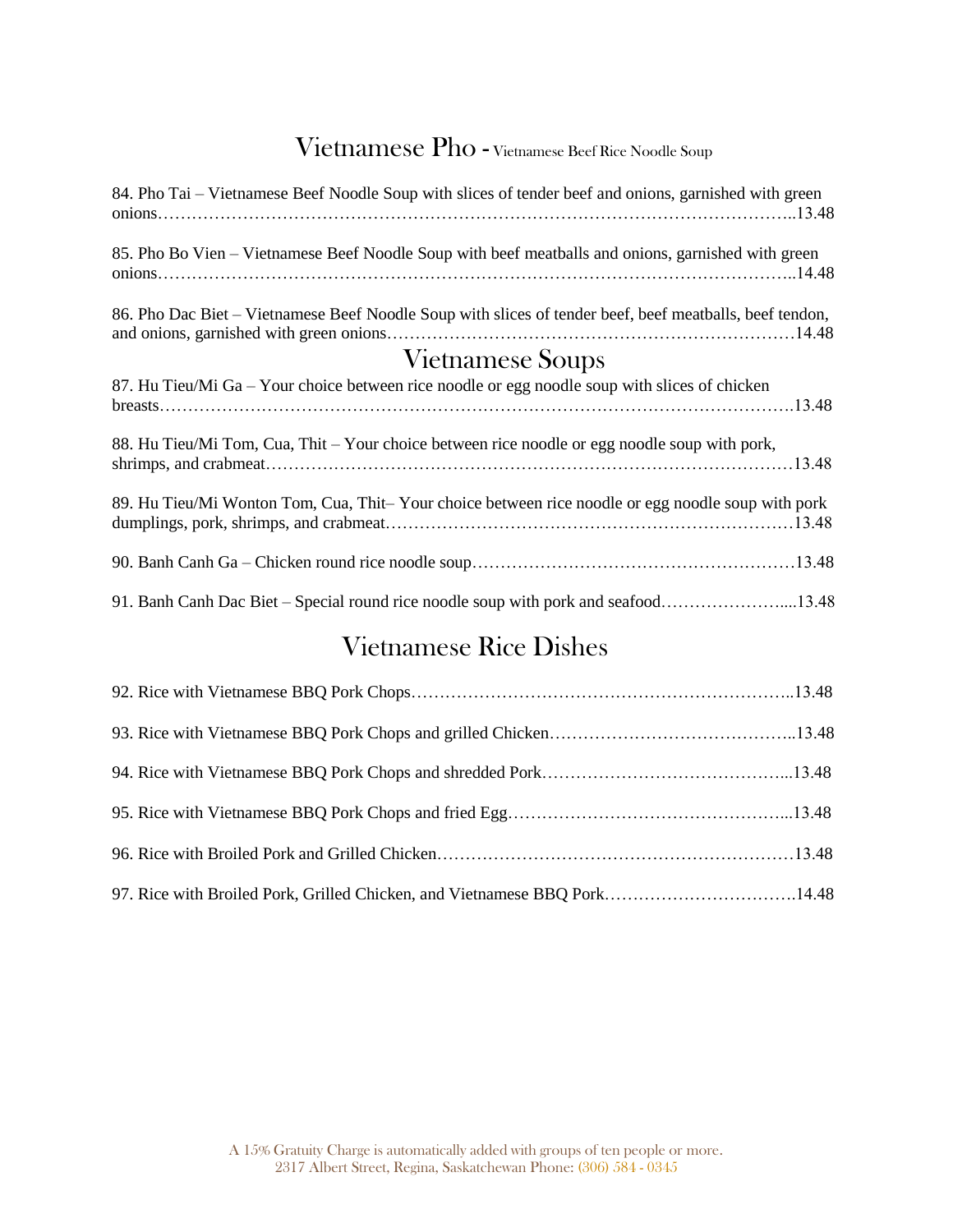# — NEW DISHES —

# — House Special Soups —

### — Vietnamese Hot Pot —

| Or Shrimp - \$16.97 Or Seafood -\$18.97 |  |
|-----------------------------------------|--|
|                                         |  |
|                                         |  |

# — Hot Pot Menu —

Our hot pot menu allows you to cook meats, vegetables and seafood at your table. All of our hot pots are served with a side vermicelli noodles.

 **Vietnamese Ta Pi Lu** - You are provided with a platter of raw mussels, shrimp, scallops, squids, beef and vegetables to cook in a pot of Vietnamese soup at your own table.

Small - \$67.97 Large - \$67.97